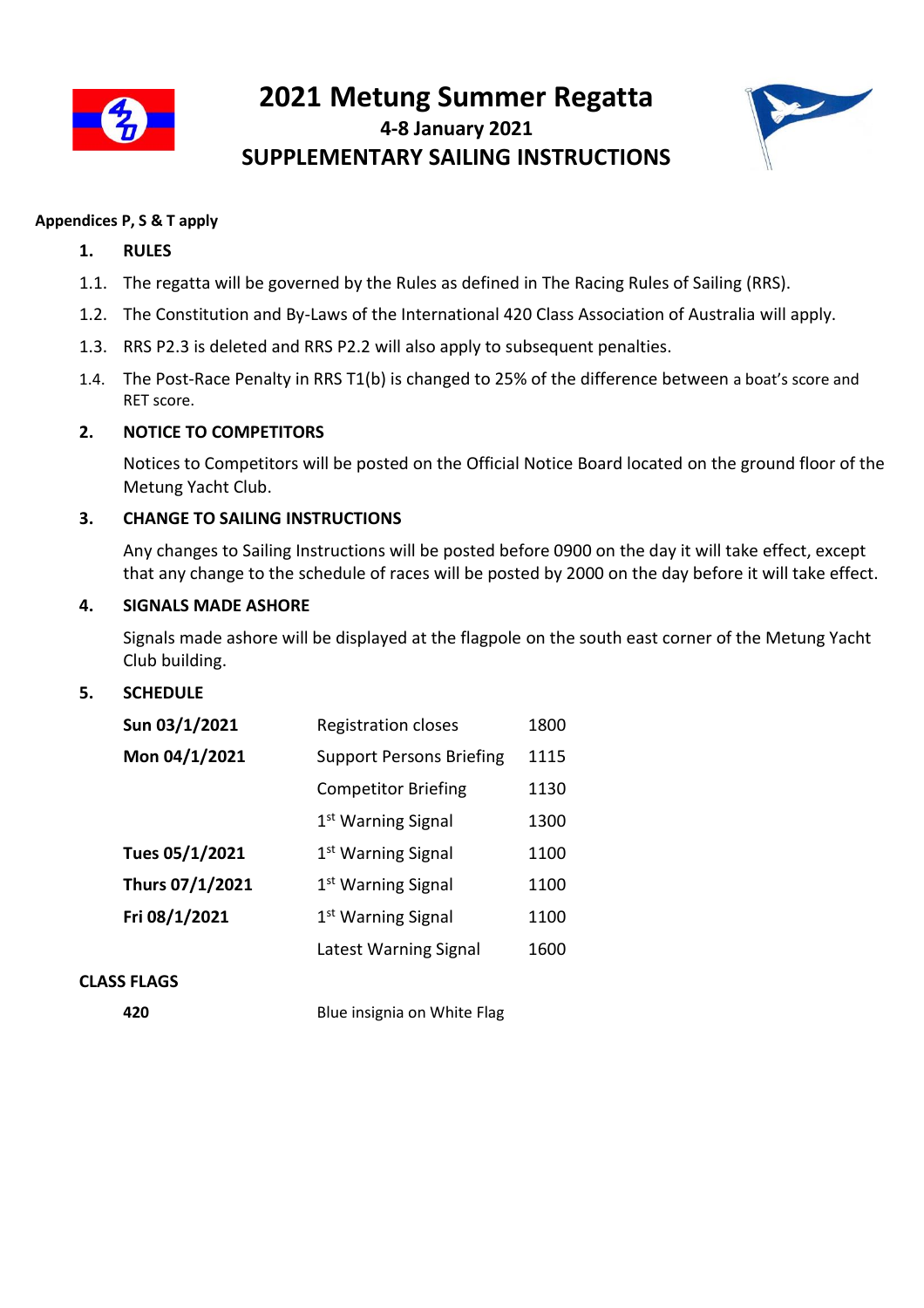# **6. TIME LIMITS**

6.1. Course time limits

| <b>Trapezoid Course</b> | <b>Target Time</b>      | 35 min            |
|-------------------------|-------------------------|-------------------|
|                         | Race Time limit         | 55 min            |
|                         | <b>Finishing Window</b> | $10 \text{ min}$  |
| <b>Passage Races</b>    | <b>Target Time</b>      | 90 min            |
|                         | Race Time limit         | $120 \text{ min}$ |
|                         | <b>Finishing Window</b> | 20 min            |

- 6.2. Failure to meet the target times will not be grounds for redress. This changes RRS 62.1 (a).
- 6.3. Boats not finishing within the Finishing Window may be allocated a score [DP] This changes RRS 35, A4, A5 & S12.3

# **7. SCORING**

- 7.1. There will be a maximum of 12 races.
- 7.2. Three races are required to constitute a series.
- 7.3. When 4 or fewer races are completed, a boats series score will be the total of her race scores.
- 7.4. When 5 through to 9 races have been completed, a boats series score will be the total of her race scores excluding her worst score.
- 7.5. When more than 9 races have been completed, a boats score will be the total of her races scores excluding her two worst scores.

#### **8. PROTEST AND REQUEST FOR REDRESS**

Protest forms are available at the race office in the Metung Yacht Club. Protests and request for redress or reopening shall be delivered there within the time limit of 60 minutes after the last boat has finished the last race of the day or the Race Committee has signaled no more racing today, whichever is the later.

# **9. COURSES**

- 9.1. The courses, diagrams and signals referred to In RRS S7 in Appendix S are replaced with those on the next page.
- 9.2. No later than the warning signal, the Race Committee signal vessel will display the course number and an approximate compass bearing to the first mark.

# **10. MARKS**

| 1,2,3,4           | Orange                    |
|-------------------|---------------------------|
| New Mark          | Yellow                    |
| Start Pin         | Yellow                    |
| <b>Finish Pin</b> | Yellow with black stripe. |

# **11. SIGN ON – SIGN OFF**

Boats shall sign on before going afloat and sign off at the first reasonable opportunity upon returning ashore (at Regatta Office), should this not happen 3 points will be added to the boats score by the Race Committee to either the first (did not sign on) or last (did not sign off) race of the day, without Protest.

# **12. EQUIPMENT INSPECTION [DP]**

12.1. Requirements for equipment inspection will be posted on the ONB.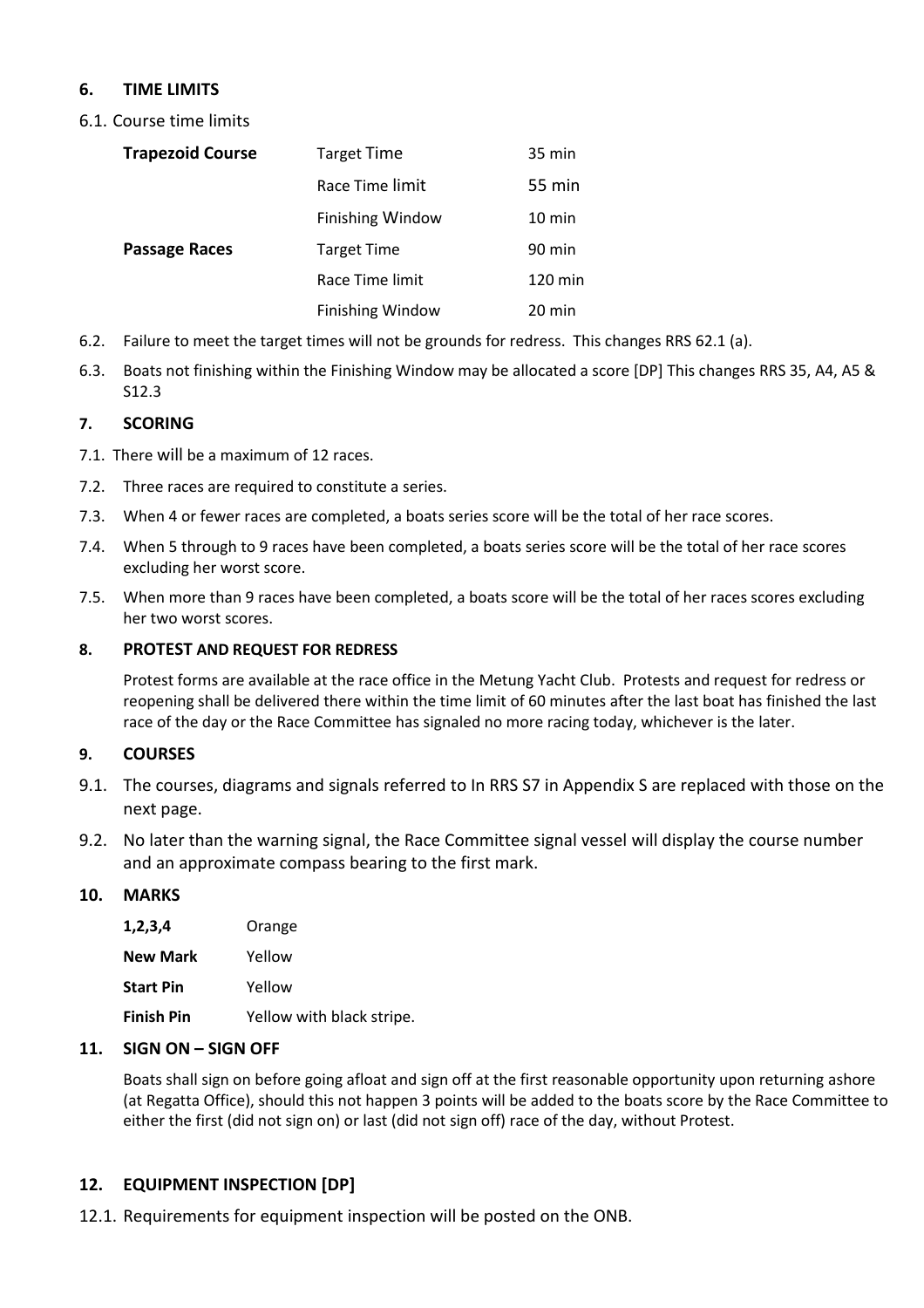12.2. Penalties for breaches of Class Rules are at the discretion of the Protest Committee.

# **13. SUPPORT PERSONS**

- 13.1. Support Persons shall stay 100 metres outside areas where boats are racing from the time of the preparatory signal for the start until all boats have finished or retired or the race committee signals a postponement, general recall or abandonment. [DP]
- 13.2. When Flag V is raised on the Committee Vessel, all support boats are to remain on course and help rescue as indicated by the Race Committee.